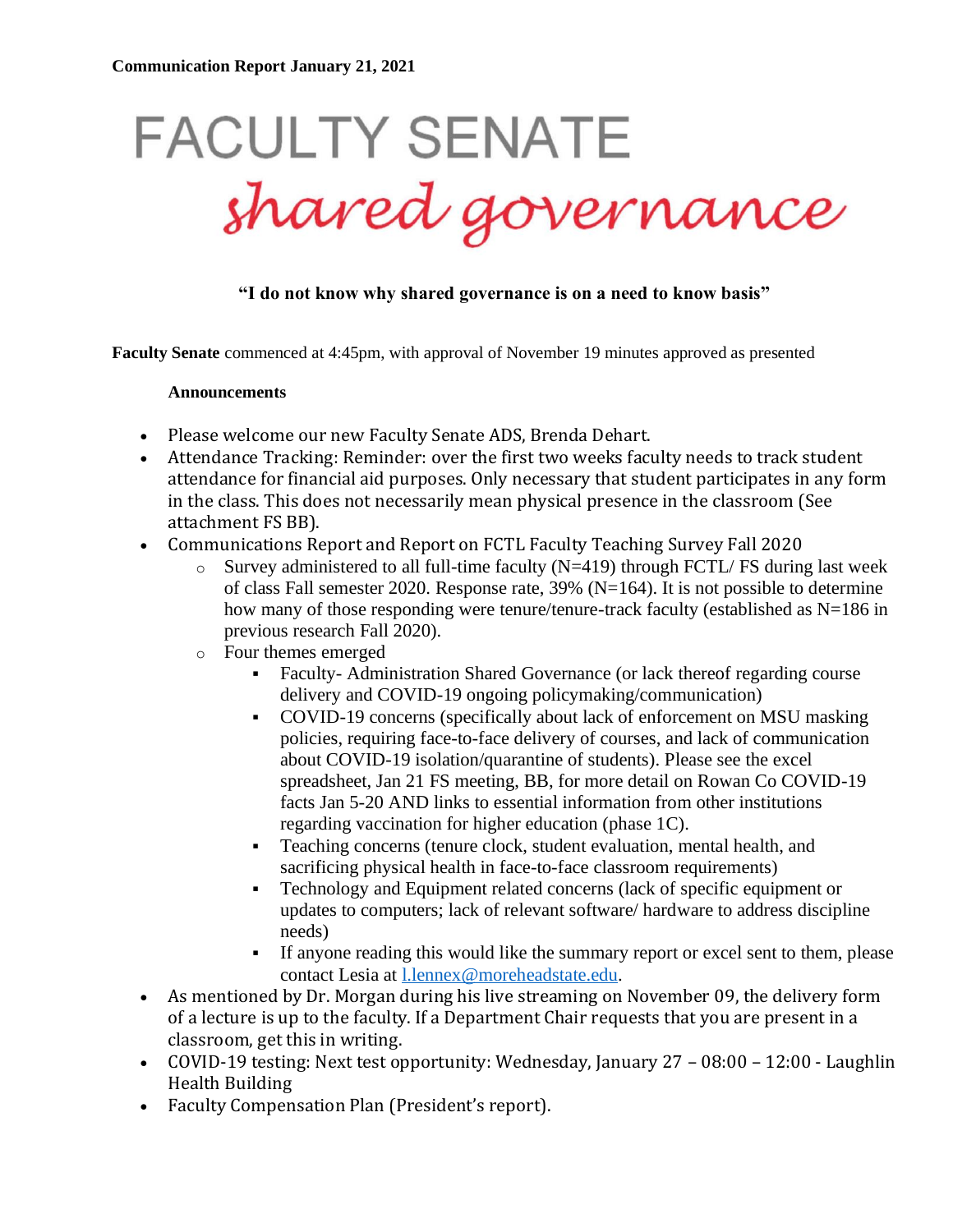# **Provost's Report- No Report**

# **Committee Reports:**

#### **Executive Council-**

• Resolution on Research and Sponsored Programs,  $1<sup>st</sup>$  reading

**Academic Issues-** No report

**Evaluation-** No report

## **Faculty Welfare and Concerns-**

Resolution on the Choice of Tenure Delay,  $1<sup>st</sup>$  reading

#### **Governance-**

- Pamela Colyer approved as proxy for Patricia Harrelson on Employee Benefits Committee
- Proposal for a new FYS committee,  $1<sup>st</sup>$  reading

#### **Faculty Regent:**

Board of Regents met December 3, 2020, most of the meeting was about debt reduction. Auditors had reported 130 days cash on hand, Moody's reported 109. There is a difference in calculations; Moody's averages 155 days for index ratings increase. Note that in the Moody's comparison MSU data (in yellow) is 2020 data while the other institutions display 2019 data. President Morgan has mentioned that during Spring and Fall 2020, other institutions have furloughed or dip into other pots to make ends meet. When the Regent asked why MSU was represented by the



2020 data compared to other institution's 2019 data, she received a few answers that did not make sense. She continued asking and lastly was told, "well, if you look over there, our position hasn't changed. So, whether you put the 2019 or the 2020 data, we're still roughly the same position." Regent continued to ask why the data swap? There was no answer. The Regent clarified that she had thought of asking about differentiated criteria and formulas, but simply did not do so.

Amidst the discussion, these quotes were voiced:

"I do not know why shared governance is on a need to know basis"

"I have readjusted my thinking about our administration, and I think that we need to really be collaboratively be pushing on shared governance"

"I feel there is an intentional withholding of information until they [administrators] are ready to share it"

"What I'm telling you now is that I do not know how to get relevant and clear information that is consistent over time"

"We had lots of questions that went unanswered and are still unanswered"

"I feel like in my own college administrators are withholding information from us and are afraid to take questions"

"Regarding compression and inversion, we need to make sure that all factors are considered in making decisions and that faculty are involved in decision-making"